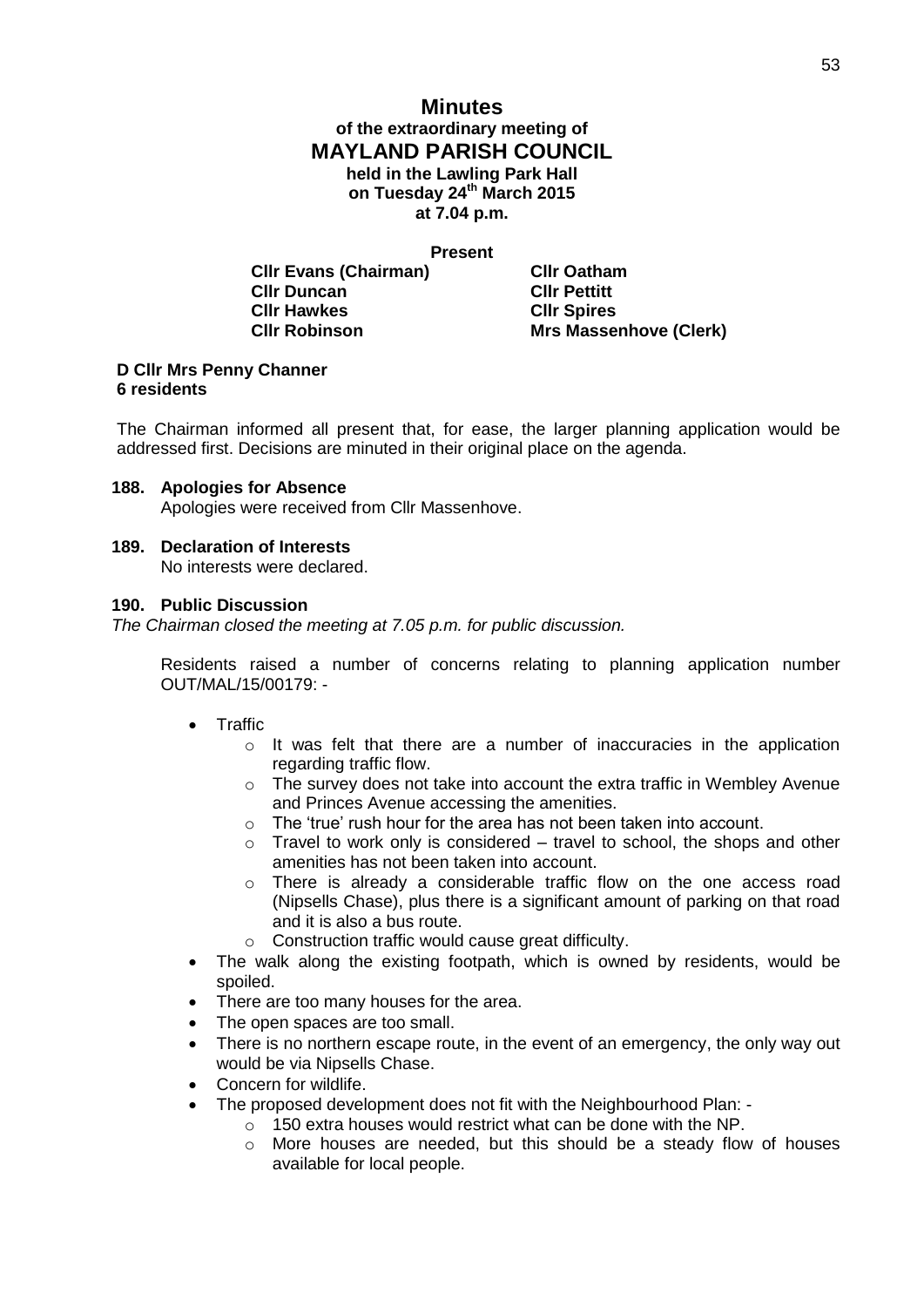Cllr Spires responded with his views on the planning application: -

- He referred to the Localism Act 2011. Allocation of land outside the present Mayland/sea development boundary needs to be part of a balanced plan encompassing all community needs including housing and be compliant with all levels of planning policy. It must be done in consultation with neighbouring parishes – for example Althorne and Steeple share the limited sewerage treatment works capacity with Mayland.
- A development of this size would represent a considerable increase to the size of the village. It is essential that all community requirements are considered.
	- $\circ$  It is a requirement that the children's play area must be sized and situated to accommodate all children within half a mile radius of the proposal. Land allocated to any rainwater mitigation scheme should not form part of the sports/play area calculation.
	- $\circ$  There is no proposal for fibre broadband provision a requirement identified by Mayland Parish survey.
	- Road widths and turning circles must accommodate emergency vehicles.
- The 30% affordable housing within this application does not meet the 40% requirement for developments exceeding 50 dwellings.

Cllr Oatham expressed concern that 450 additional bedrooms would cause a lot more additional traffic as families grow older. If there was a major incident in the Dengie, all evacuation would be via Latchingdon or Burnham Road. Buses are inadequate and travel by car is necessary to reach a train station. He added that he hoped the District Councillors would support us.

Cllr Robinson reiterated the need to consider the cumulative impact of proposed development, in this and nearby villages, on the wider traffic network. She questioned the accuracy and relevance of information provided in the Transport Assessment: -

- Para 2.4 states that parking on Nipsells Chase is sporadic; however, this is not the case, in particular the stretch from Wembley Avenue to the junction with Steeple Road.
- At para 2.8 to 2.12, the information is totally misleading.

2.8 states that traffic surveys were carried out at the Nipsells Chase/Steeple Road priority junction. However, the figures shown are not for this traffic survey and this does not appear in the report or the appendices.

The Figures quoted in 2.11 are actually for a point 112m north of Orchard Drive. A survey should be undertaken at the junction of Nipsells Chase and Steeple Road.

- Para 2.12 states that the average speed is 13.6 to 15.2 mph. This is also at a point 112m north of Orchard Drive. This is at a point where the road changes from surfaced to unsurfaced, it is narrow, and there is a bend obstructing the view. These figures are therefore meaningless.
- Para 2.15 states that pedestrian routes link to a range of local facilities. The route referred to includes an unsurfaced, narrow track – which, residents pointed out during the discussion, belongs to residents. Access via the roads is around 1.8km, a distance that very few people will walk, meaning that short journeys will be by car.
- Para 2.19 states that there is good bus access for employment opportunities in Chelmsford. There are very few people whose working hours would allow use of the very small number of direct buses, or the time needed to change routes, to go to work in Chelmsford by bus.
- Para 4.3 Maldon's parking standards are not high enough. Many households in the village have more than two cars. Parking provision should be higher, at least providing a garage plus two spaces for two bedroomed houses, with an additional space for each additional bedroom.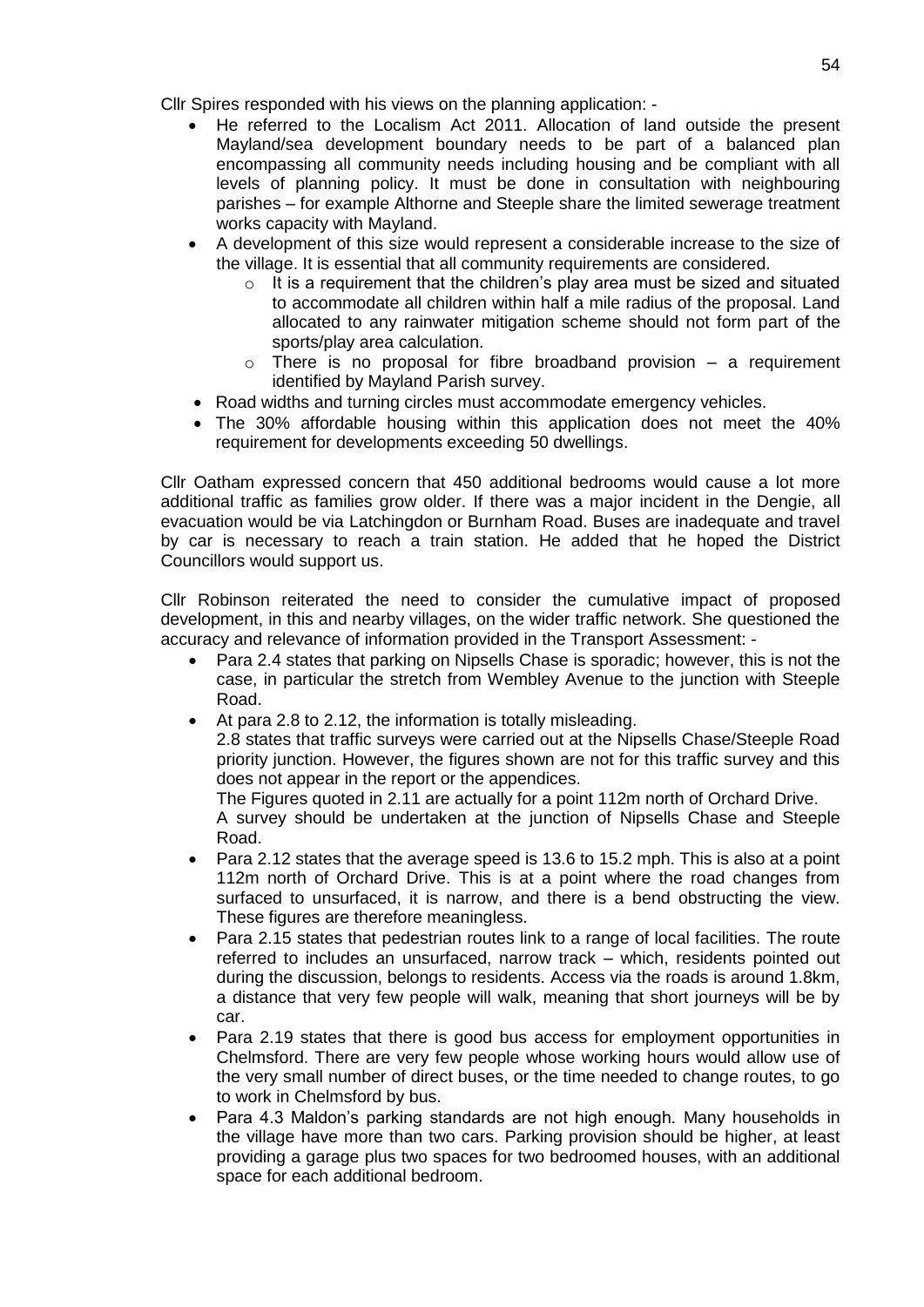Para 5.17 states that the effect on the highway network would be negligible. Along with para 6.7 this is misleading as it only addresses journeys to work. Journeys to schools, shops and other amenities must also be considered.

Cllr Robinson commented further on other aspects of the application: -

- Para 4.2.4 of the Planning Statement refers to substantial benfits but fails to outline what they are.
- The reference to the Clitheroe case is not relevant to Mayland, this is not an extension to the existing settlement. In the Clitheroe case, the development is 2 km walk to a railway station and within 800 m of a town centre. Neither is true for Mayland.
- The five year supply cannot be used as an argument for development until the outcome of the recent examination of the Local Plan is known.
- The site itself is not at risk of flooding, but part of Nipsells Chase is, which could affect safe exit from the site or impede emergency attendance.
- Contrary to the Planning Statement para 4.7.3, there are areas of poorer quality land which could be used for development.
- The public open space provided does not benefit us as a village, but is only of benefit to the development itself

Cllr Pettitt questioned whether a development of this size might exceed the rural development figures of the Local Plan to the preclusion of future development. She also expressed concern for adequate parking in relation to the Essex Planning Officers Association Standard and for the limited exit route from the site and the major effects of increased traffic.

Residents asked questions relating to the relative timing of neighbourhood plans, the district plan and speculative development applications. Concern was expressed that appeal inspectors tend to come from outside the area. D Cllr Channer stated that planning applications such as this one are considered by the *full* council at MDC. She stressed that all applications must be judged according to the Town and Country Planning Act, planning policies and their planning merits, that decisions have to be backed by sound material planning reasons. She outlined the current status of Maldon's Local Development Plan, noting that Maldon would like its plan in place as soon as possible so that applications can be regulated.

*The Chairman closed the public session and re-opened the meeting at 7.50 p.m.*

#### **191. Planning**

The following applications were considered and comment to the Planning Authority agreed: -

#### HOUSE/MAL/15/00144

Proposed garage extension to front of property

267 Esplanade Mayland Essex CM3 6AL

7 no objection. No objection for the following reason - This is considered an improvement on the previous submission and is now a good balanced design. However, the Parish Council requests the condition that the garage must remain as a garage and not become living accommodation.

HOUSE/MAL/15/00164 New detached garage Puffins 104 The Drive Mayland Essex 7 no objection. However, the Parish Council requests the condition that the garage must remain as a garage.

OUT/MAL/15/00179 Outline Planning Permission for a residential development comprising up